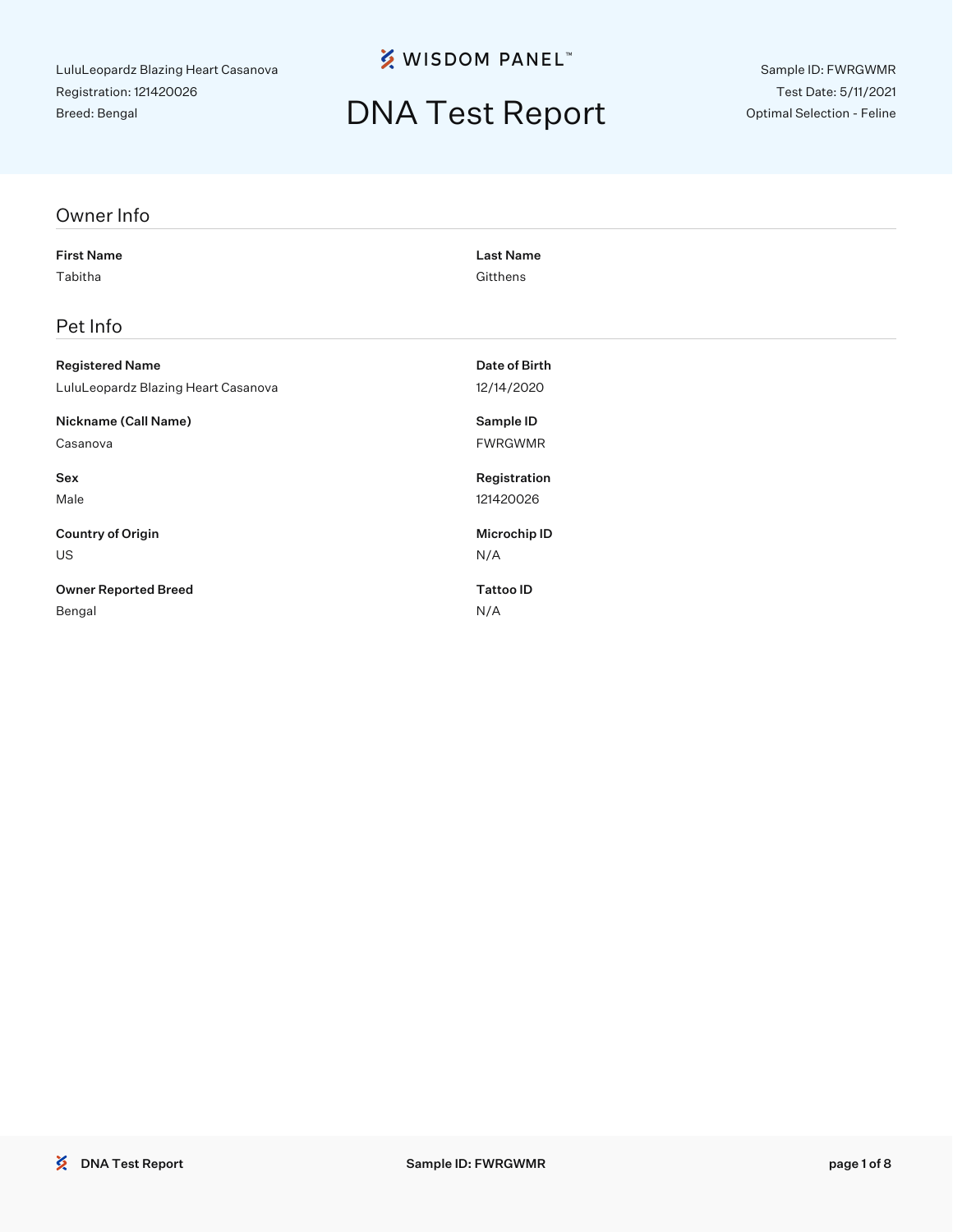**※ WISDOM PANEL**™

## DNA Test Report

Sample ID: FWRGWMR Test Date: 5/11/2021 Optimal Selection - Feline

### Genetic Diversity (Heterozygosity)

#### Casanova's Percentage of Heterozygosity **Typical Range for Bengals** 32% 31 - 36%

Casanova's genome analysis shows an average level of genetic heterozygosity when compared with other Bengals.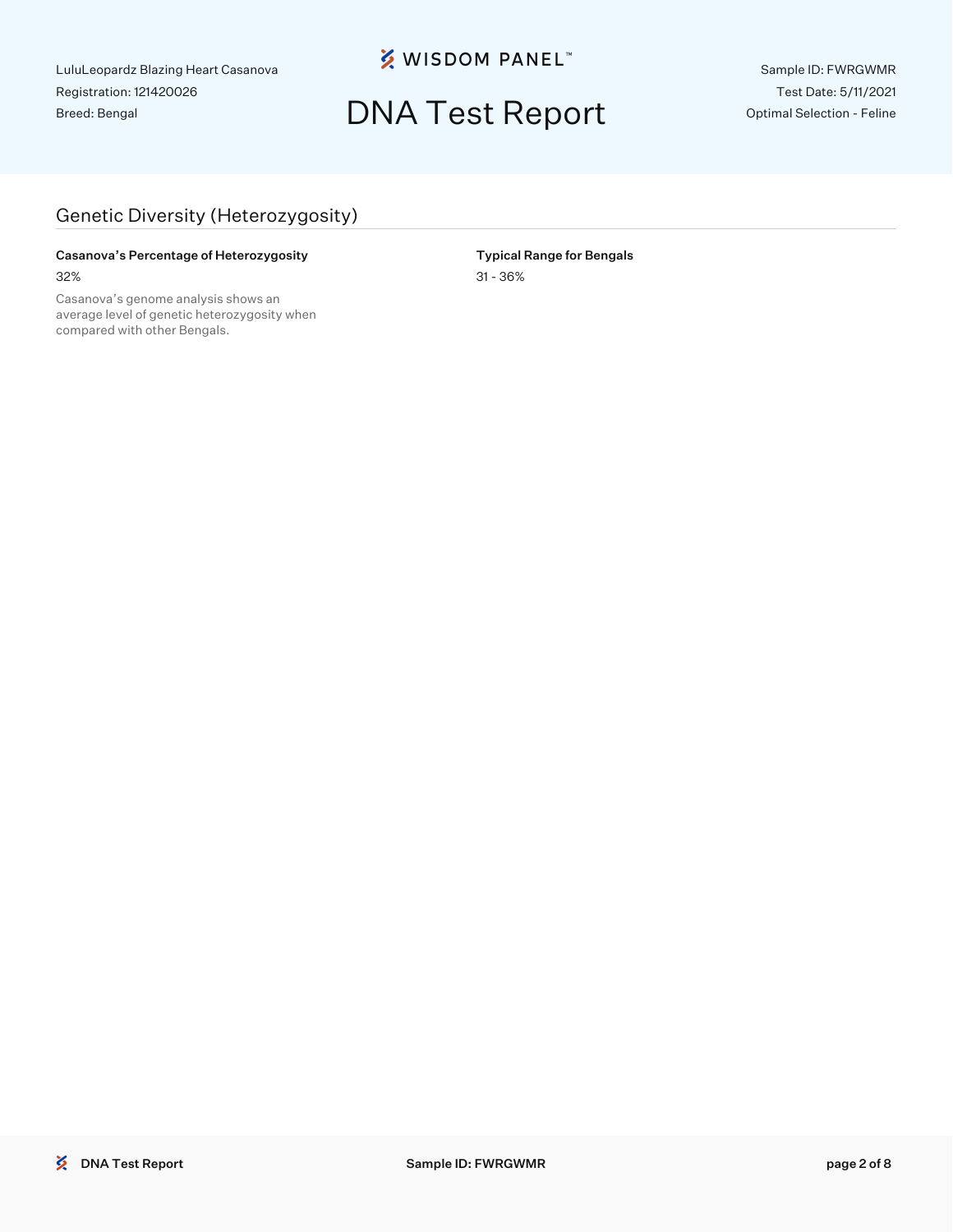## **※ WISDOM PANEL**™

# DNA Test Report

#### Health Conditions Known in This Breed

| <b>Genetic Condition</b>                                                | Gene          | <b>Risk Variant</b> | Copies      | Result |
|-------------------------------------------------------------------------|---------------|---------------------|-------------|--------|
| Progressive Retinal Atrophy (Discovered in the Abyssinian)              | <b>CEP290</b> | T > G               | $\circ$     | Clear  |
| Progressive Retinal Atrophy (Discovered in the Bengal)                  | KIF3B         | G > A               | 0           | Clear  |
| Pyruvate Kinase Deficiency                                              | <b>PLKR</b>   | G > A               | 0           | Clear  |
| <b>Other Conditions Tested</b>                                          |               |                     |             |        |
| <b>Genetic Condition</b>                                                | Gene          | <b>Risk Variant</b> | Copies      | Result |
| Acute Intermittent Porphyria (Variant 1)                                | AIP           | Deletion            | $\mathsf O$ | Clear  |
| Acute Intermittent Porphyria (Variant 2)                                | AIP           | G > A               | $\circ$     | Clear  |
| Acute Intermittent Porphyria (Variant 3)                                | <b>HMBS</b>   | Insertion           | $\mathsf O$ | Clear  |
| Acute Intermittent Porphyria (Variant 4)                                | <b>HMBS</b>   | Deletion            | $\circ$     | Clear  |
| Acute Intermittent Porphyria (Variant 5)                                | <b>HMBS</b>   | G > A               | O           | Clear  |
| Autoimmune Lymphoproliferative Syndrome                                 | <b>FASL</b>   | Insertion           | $\circ$     | Clear  |
| Burmese Head Defect (Discovered in the Burmese)                         | ALX1          | Deletion            | 0           | Clear  |
| Chediak-Higashi Syndrome (Discovered in the Persian)                    | CHS           | Insertion           | $\circ$     | Clear  |
| Congenital Adrenal Hyperplasia                                          | CYP11B1       | G > A               | 0           | Clear  |
| Congenital Erythropoietic Porphyria                                     | <b>UROS</b>   | G > A               | $\circ$     | Clear  |
| Congenital Myasthenic Syndrome (Discovered in the Devon Rex and Sphynx) | COLQ          | G > A               | O           | Clear  |
| Cystinuria Type 1A                                                      | SCL3A1        | C > T               | O           | Clear  |
| Cystinuria Type B (Variant 1)                                           | SCL7A9        | C > T               | $\mathsf O$ | Clear  |
| Cystinuria Type B (Variant 2)                                           | SCL7A9        | G > A               | $\mathsf O$ | Clear  |
| Cystinuria Type B (Variant 3)                                           | SCL7A9        | T>A                 | $\mathsf O$ | Clear  |
| Dihydropyrimidinase Deficiency                                          | <b>DPYS</b>   | G > A               | $\mathsf O$ | Clear  |
| Earfold and Osteochondrodysplasia (Discovered in the Scottish Fold)     | TRPV4         | G > T               | $\mathsf O$ | Clear  |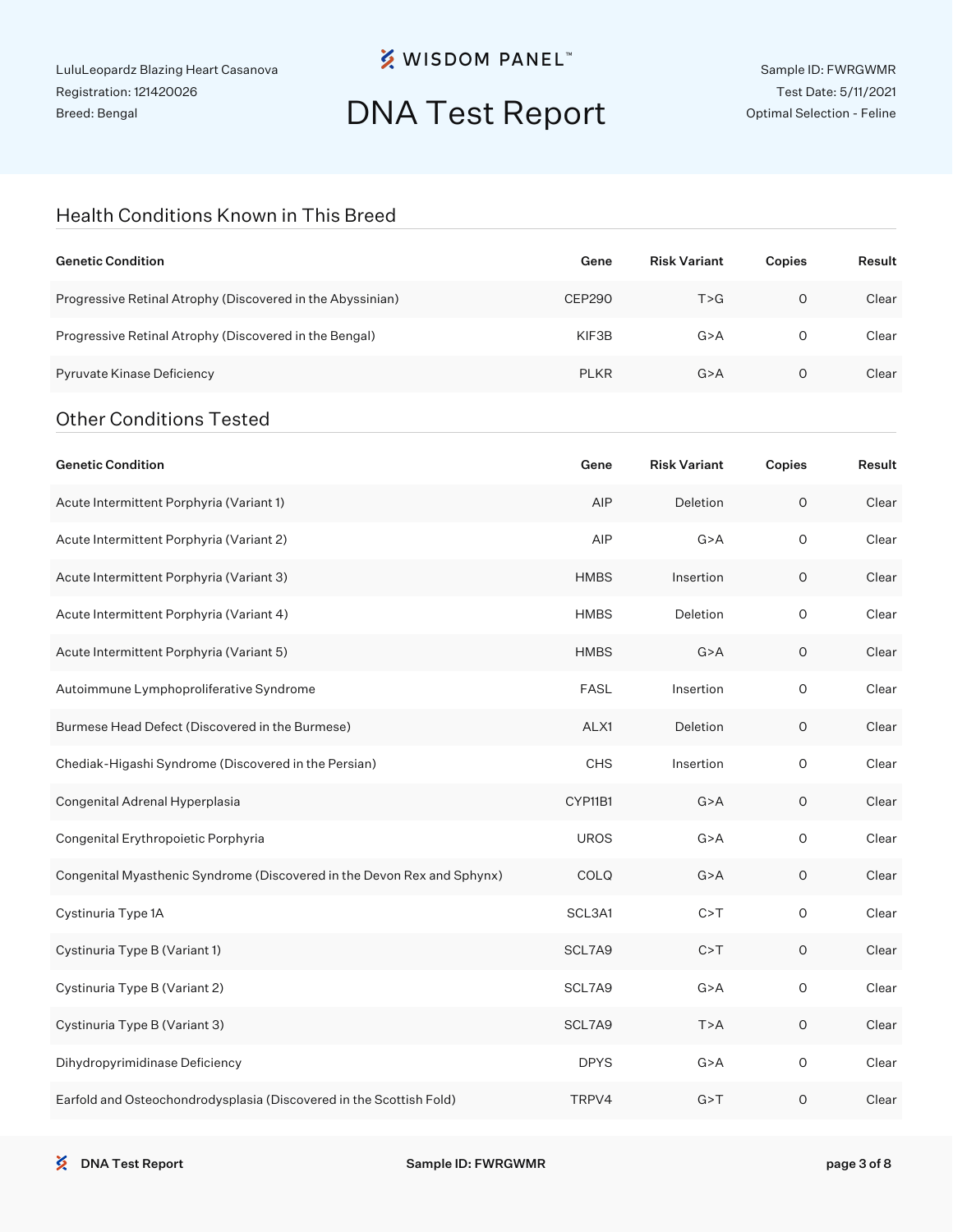## **※ WISDOM PANEL**™

# DNA Test Report

#### Other Conditions Tested (continued)

| <b>Genetic Condition</b>                                               | Gene           | <b>Risk Variant</b> | Copies              | Result |
|------------------------------------------------------------------------|----------------|---------------------|---------------------|--------|
| Factor XII Deficiency (Variant 1)                                      | F12            | Deletion            | $\mathsf O$         | Clear  |
| Factor XII Deficiency (Variant 2)                                      | F12            | Deletion            | $\circ$             | Clear  |
| Familial Episodic Hypokalemic Polymyopathy (Discovered in the Burmese) | WNK4           | C > T               | $\mathsf O$         | Clear  |
| Glutaric Aciduria Type II                                              | <b>ETFDH</b>   | T > G               | $\circ$             | Clear  |
| Glycogen Storage Disease (Discovered in the Norwegian Forest Cat)      | GBE1           | Insertion           | 0                   | Clear  |
| GM1 Gangliosidosis                                                     | GLB1           | G > C               | $\circ$             | Clear  |
| GM2 Gangliosidosis                                                     | GM2A           | Deletion            | $\mathsf O$         | Clear  |
| GM2 Gangliosidosis Type II (Discovered in Domestic Shorthair cats)     | <b>HEXB</b>    | Insertion           | $\circ$             | Clear  |
| GM2 Gangliosidosis Type II (Discovered in Japanese domestic cats)      | <b>HEXB</b>    | C > T               | $\mathsf O$         | Clear  |
| GM2 Gangliosidosis Type II (Discovered in the Burmese)                 | <b>HEXB</b>    | 0 > 0               | $\circ$             | Clear  |
| Hemophilia B (Variant 1)                                               | F <sub>9</sub> | C > T               | $\mathsf O$         | Clear  |
| Hemophilia B (Variant 2)                                               | F <sub>9</sub> | G > A               | $\circ$             | Clear  |
| Hyperoxaluria Type II                                                  | <b>GRHPR</b>   | G > A               | $\mathsf O$         | Clear  |
| Hypertrophic Cardiomyopathy (Discovered in the Maine Coon)             | <b>MYBPC</b>   | G > C               | $\circ$             | Clear  |
| Hypertrophic Cardiomyopathy (Discovered in the Ragdoll)                | <b>MYBPC</b>   | C > T               | $\mathsf O$         | Clear  |
| Hypotrichosis (Discovered in the Birman)                               | FOXN1          | Deletion            | $\circ$             | Clear  |
| Lipoprotein Lipase Deficiency                                          | LPL            | G > A               | $\mathsf O$         | Clear  |
| <b>MDR1 Medication Sensitivity</b>                                     | ABCB1          | Deletion            | 0                   | Clear  |
| Mucopolysaccharidosis Type I                                           | <b>IDUA</b>    | Deletion            | $\mathsf O$         | Clear  |
| Mucopolysaccharidosis Type VI (Variant 1)                              | ARSB           | G > A               | $\mathsf{O}\xspace$ | Clear  |
| Mucopolysaccharidosis Type VI (Variant 2)                              | ARSB           | $T>C$               | $\mathsf O$         | Clear  |
| Mucopolysaccharidosis Type VII (Variant 1)                             | <b>GUSB</b>    | G > A               | $\mathsf O$         | Clear  |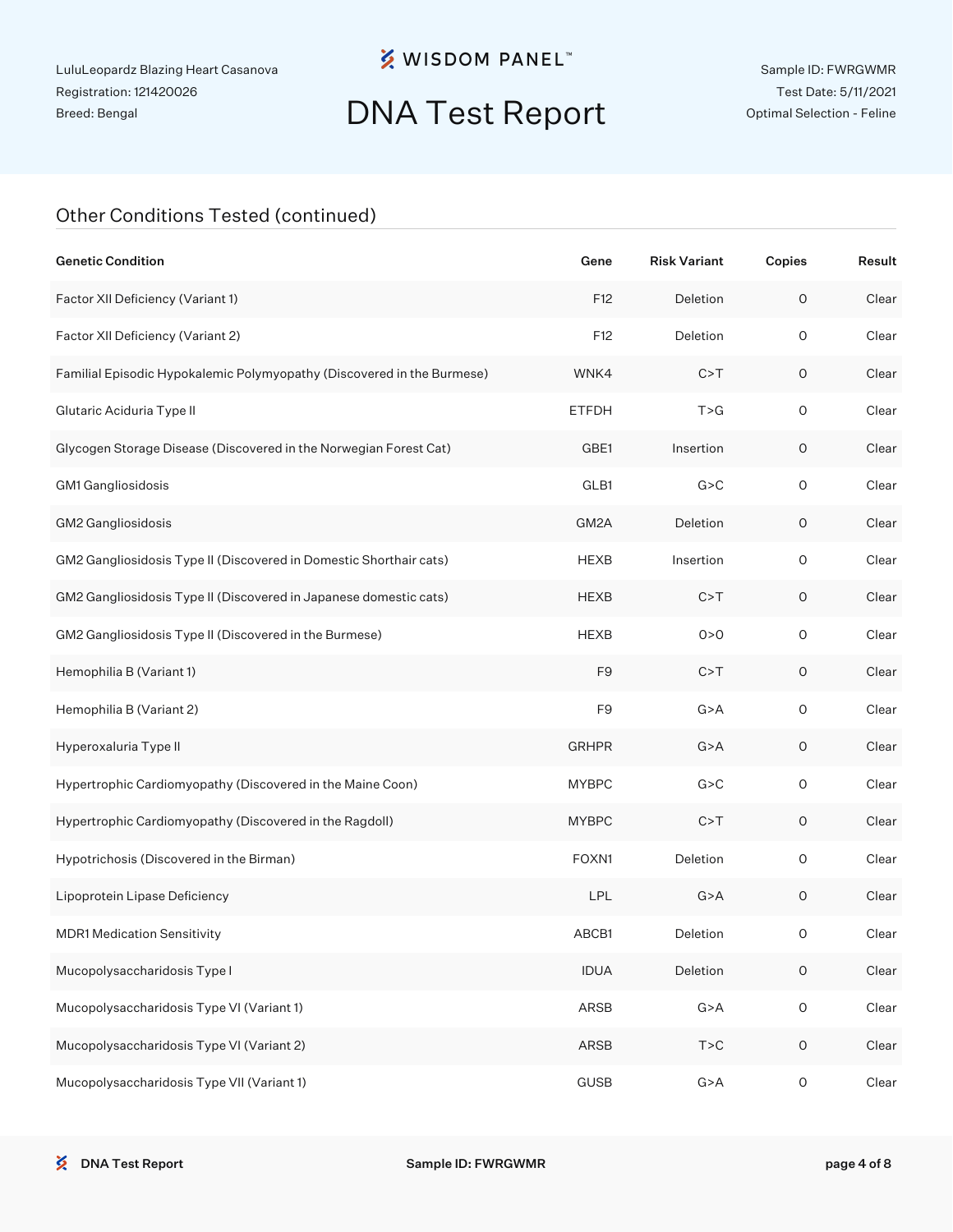## **※ WISDOM PANEL**™

# DNA Test Report

Sample ID: FWRGWMR Test Date: 5/11/2021 Optimal Selection - Feline

#### Other Conditions Tested (continued)

| <b>Genetic Condition</b>                                | Gene              | <b>Risk Variant</b> | Copies  | Result |
|---------------------------------------------------------|-------------------|---------------------|---------|--------|
| Mucopolysaccharidosis Type VII (Variant 2)              | <b>USB</b>        | C > T               | $\circ$ | Clear  |
| Myotonia Congenita                                      | CLCN <sub>1</sub> | G > T               | O       | Clear  |
| Polycystic Kidney Disease (PKD)                         | PKD <sub>1</sub>  | C > A               | $\circ$ | Clear  |
| Progressive Retinal Atrophy (Discovered in the Persian) | AIPL1             | C > T               | 0       | Clear  |
| Sphingomyelinosis (Variant 1)                           | NPC <sub>1</sub>  | G > C               | $\circ$ | Clear  |
| Sphingomyelinosis (Variant 2)                           | NPC <sub>2</sub>  | G > A               | 0       | Clear  |
| Spinal Muscular Atrophy (Discovered in the Maine Coon)  | LIX1              | Deletion            | $\circ$ | Clear  |
| Vitamin D-Dependent Rickets                             | CYP27B1           | G > T               | O       | Clear  |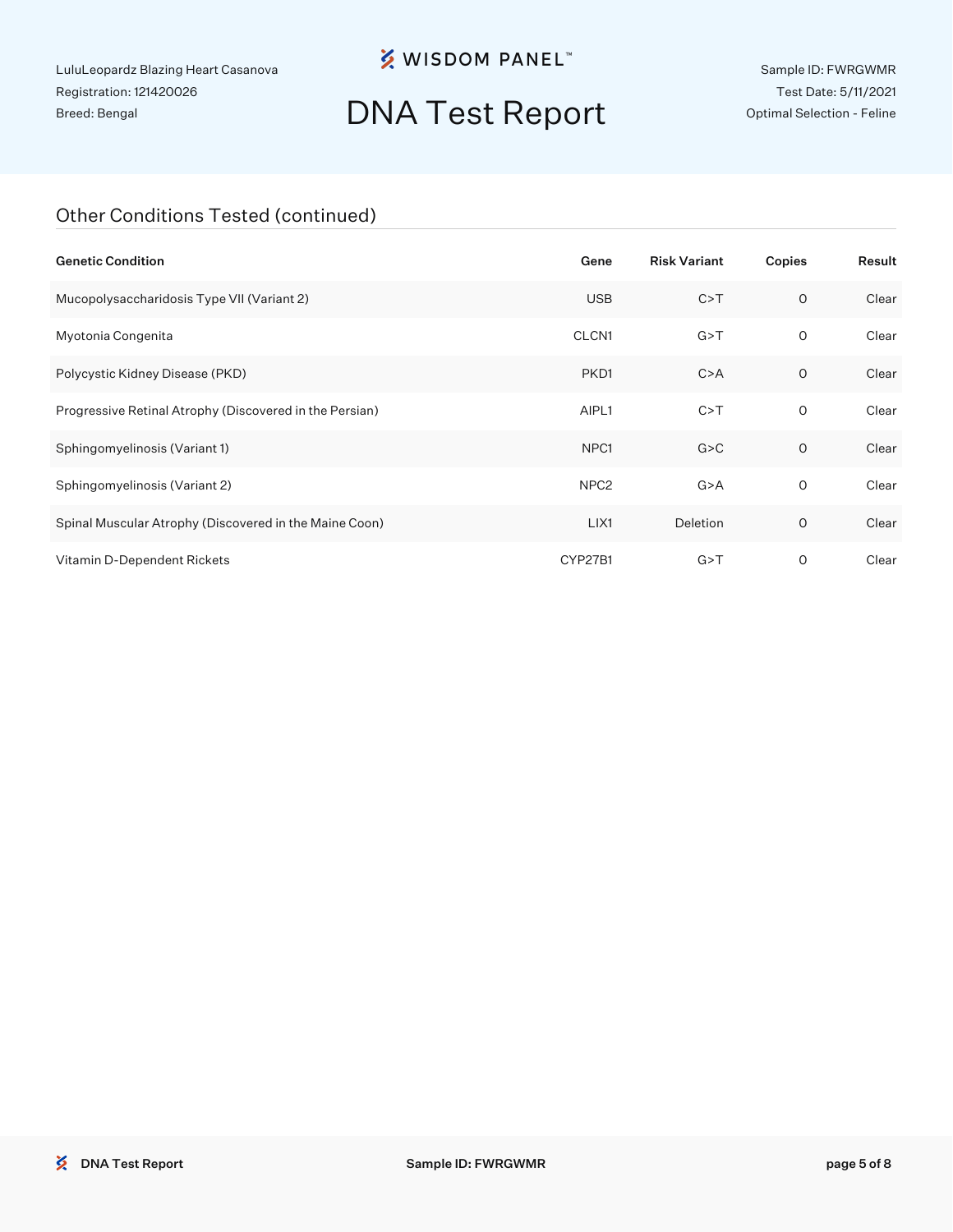## **※ WISDOM PANEL**™

# DNA Test Report

### Blood Type

| <b>Blood Type</b>                                                                   | Genotype                                                                                    |         |
|-------------------------------------------------------------------------------------|---------------------------------------------------------------------------------------------|---------|
| A                                                                                   | A/A                                                                                         |         |
| (Most common)                                                                       |                                                                                             |         |
| <b>Transfusion Risk</b>                                                             | <b>Breeding Risk</b>                                                                        |         |
| Moderate                                                                            | Low                                                                                         |         |
| Casanova has the most common blood type.<br>He can be transfused with Type A blood. | If breeding, Casanova has a low risk of blood<br>type incompatibility with nursing kittens. |         |
| <b>Variant Tested</b>                                                               | <b>Description</b><br>Copies                                                                |         |
| b variant 1                                                                         | (Common b variant)                                                                          | $\circ$ |
| b variant 2                                                                         | (Discovered in Turkish breeds)                                                              | $\circ$ |
| b variant 3                                                                         | (Discovered in Ragdolls)                                                                    | $\circ$ |
| c variant - Causes AB Blood Type                                                    | (Discovered in Ragdolls)                                                                    | $\circ$ |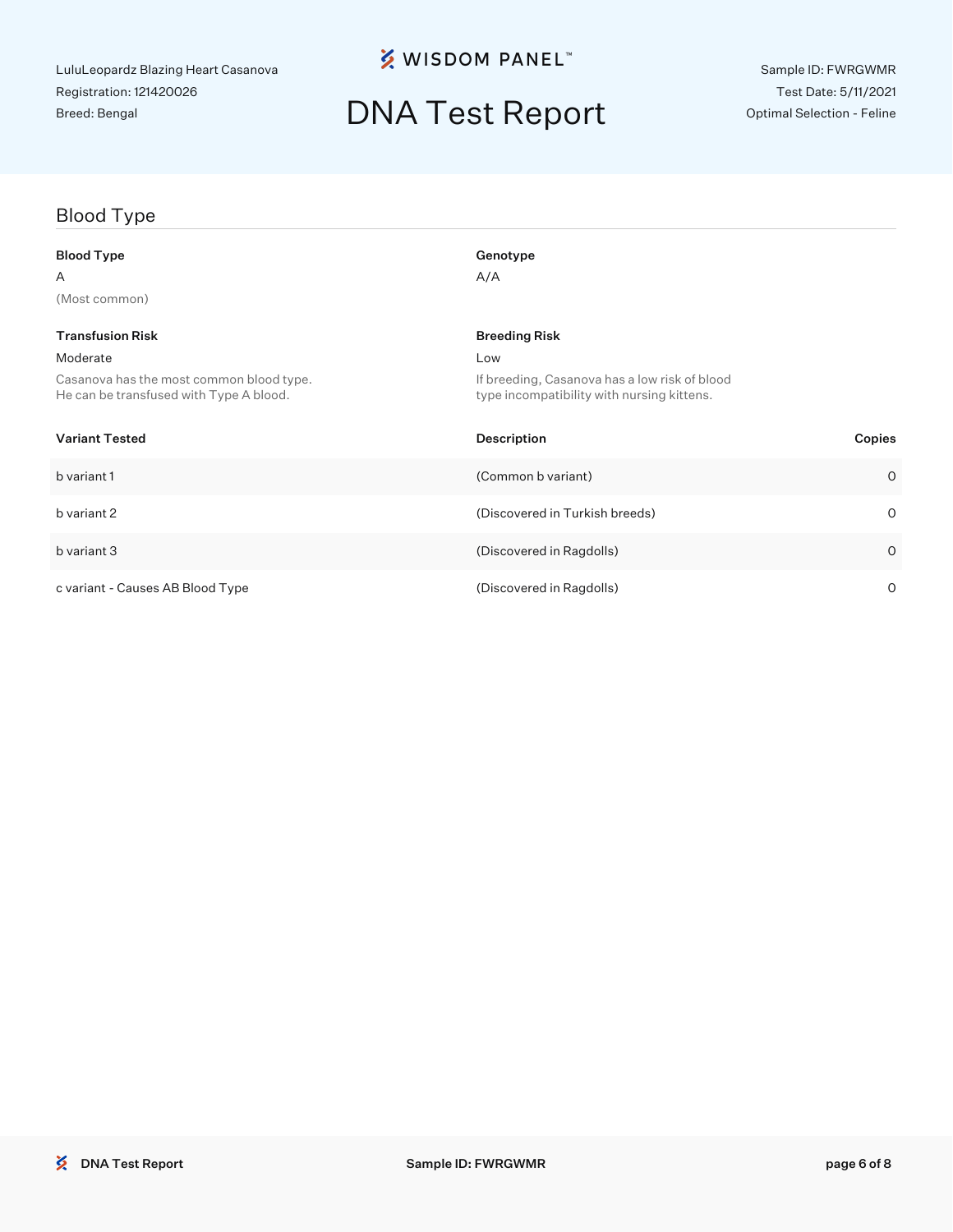## **※ WISDOM PANEL**™

# DNA Test Report

#### Coat Color

| <b>Genetic Trait</b>                                  | Gene        | Variant             | Copies      | Result                     |
|-------------------------------------------------------|-------------|---------------------|-------------|----------------------------|
| Charcoal (Discovered in the Bengal)                   | ASIP        | $A^{Pb}$            | 1           | Charcoal possible          |
| Solid Color                                           | ASIP        | a                   | $\mathsf O$ | <b>Banded hair</b>         |
| Gloving (Discovered in the Birman)                    | KIT         | w <sup>g</sup>      | $\circ$     | No effect                  |
| Partial and Full White                                | KIT         | W or w <sup>s</sup> | $\circ$     | No effect                  |
| Amber (Discovered in the Norwegian<br>Forest Cat)     | MC1R        | e                   | $\circ$     | No effect                  |
| Russet (Discovered in the Burmese)                    | MC1R        | $e^{r}$             | $\mathsf O$ | No effect                  |
| Dilution                                              | <b>MLPH</b> | d                   | $\mathsf O$ | No effect                  |
| Albinism (Discovered in Oriental breeds)              | <b>TYR</b>  | $c^a$               | $\circ$     | No effect                  |
| Colorpoint (Discovered in the Burmese)                | <b>TYR</b>  | $c^b$               | O           | No effect                  |
| Colorpoint (Discovered in the Siamese)                | <b>TYR</b>  | $c^s$               | 1           | Siamese colorpoint carrier |
| Mocha (Discovered in the Burmese)                     | <b>TYR</b>  | $c^{m}$             | $\circ$     | No effect                  |
| Chocolate                                             | <b>TYRP</b> | b                   | O           | No effect                  |
| Cinnamon                                              | <b>TYRP</b> | $b^{\dagger}$       | $\circ$     | No effect                  |
| Coat Type                                             |             |                     |             |                            |
| <b>Genetic Trait</b>                                  | Gene        | Variant             | Copies      | Result                     |
| Long Hair (Discovered in many breeds)                 | FGF5        | M4                  | O           | No effect                  |
| Long Hair (Discovered in the Norwegian<br>Forest Cat) | FGF5        | M <sub>2</sub>      | $\mathsf O$ | No effect                  |
| Long Hair (Discovered in the Ragdoll and              | <b>COLE</b> | $\mathbf{A}$        | $\bigcap$   | $N = 4$                    |

| Long Hair (Discovered in the Ragdon and<br>Maine Coon) | FGF <sub>5</sub> | MЗ               | No effect |
|--------------------------------------------------------|------------------|------------------|-----------|
| Long Hair (Discovered in the Ragdoll)                  | FGF5             | M1               | No effect |
| Lykoi Coat (Variant 1)                                 | <b>HR</b>        | hr <sup>Ca</sup> | No effect |
| Lykoi Coat (Variant 2)                                 | <b>HR</b>        | $hr^{\vee A}$    | No effect |